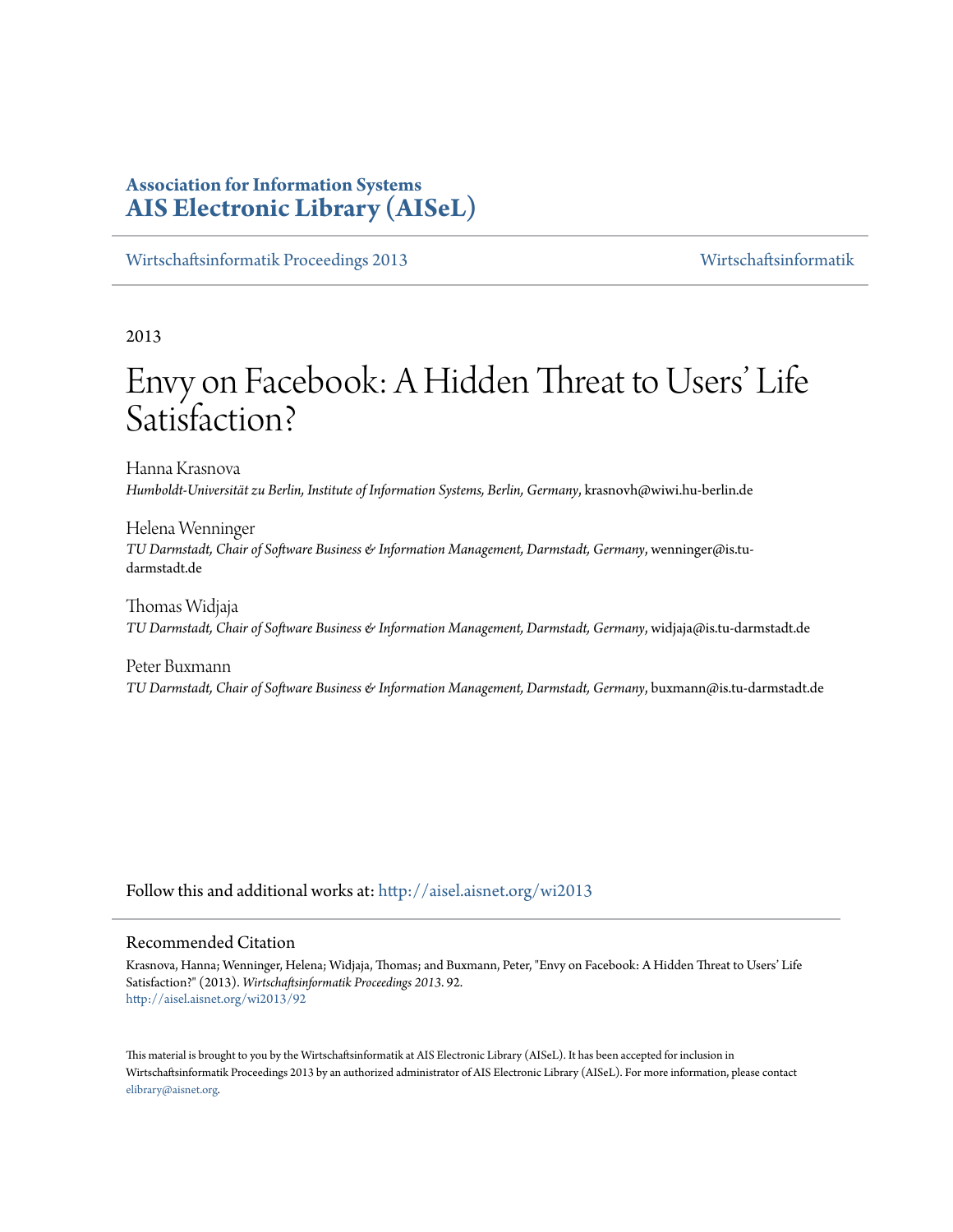# **Envy on Facebook: A Hidden Threat to Users' Life Satisfaction?**

Hanna Krasnova<sup>1</sup>, Helena Wenninger<sup>2</sup>, Thomas Widjaja<sup>2</sup>, and Peter Buxmann<sup>2</sup>

<sup>1</sup> Humboldt-Universität zu Berlin, Institute of Information Systems, Berlin, Germany krasnovh@wiwi.hu-berlin.de

 $2$  TU Darmstadt, Chair of Software Business & Information Management, Darmstadt, Germany {wenninger,widjaja,buxmann}@is.tu-darmstadt.de

**Abstract.** The wealth of social information presented on Facebook is astounding. While these affordances allow users to keep up-to-date, they also produce a basis for social comparison and envy on an unprecedented scale. Even though envy may endanger users' life satisfaction and lead to platform avoidance, no study exists uncovering this dynamics. To close this gap, we build on responses of 584 Facebook users collected as part of two independent studies. In study 1, we explore the scale, scope, and nature of envy incidents triggered by Facebook. In study 2, the role of envy feelings is examined as a mediator between intensity of passive following on Facebook and users' life satisfaction. Confirming full mediation, we demonstrate that passive following exacerbates envy feelings, which decrease life satisfaction. From a provider's perspective, our findings signal that users frequently perceive Facebook as a stressful environment, which may, in the long-run, endanger platform sustainability.

**Keywords:** Envy, Facebook, Passive Following, Life Satisfaction, Mediation

#### **1 Introduction**

With users sharing a whopping 30 billion pieces of content each month, Facebook (FB) represents the largest database of social information the world has ever witnessed [1]. By sharing their updates, users keep in touch and broaden their horizons [2]. As users learn more about each other, bonding and bridging social capital can be created [3-4]. Despite these benefits, opponents warn against negative repercussions these developments bring along. For example, past research has linked consumption of social information on FB to such undesirable outcomes as jealousy [5], increase in social tension [6], social overload [7], isolation [4] and even depression [8].

While findings on the negative effects of social information consumption are alarming, the underlying logic of this dynamic is little understood. In this regard, first reports underscore the proliferation of upward social comparison among members of Social Networking Sites (SNSs), suggesting that envy could be one of the most common negative consequences of following information of others on these platforms [9- 10]. Indeed, defined as "*an unpleasant and often painful blend of feelings […] caused* 

#### 1477

11<sup>th</sup> International Conference on Wirtschaftsinformatik,  $27<sup>th</sup>$  February –  $01<sup>st</sup>$  March 2013, Leipzig, Germany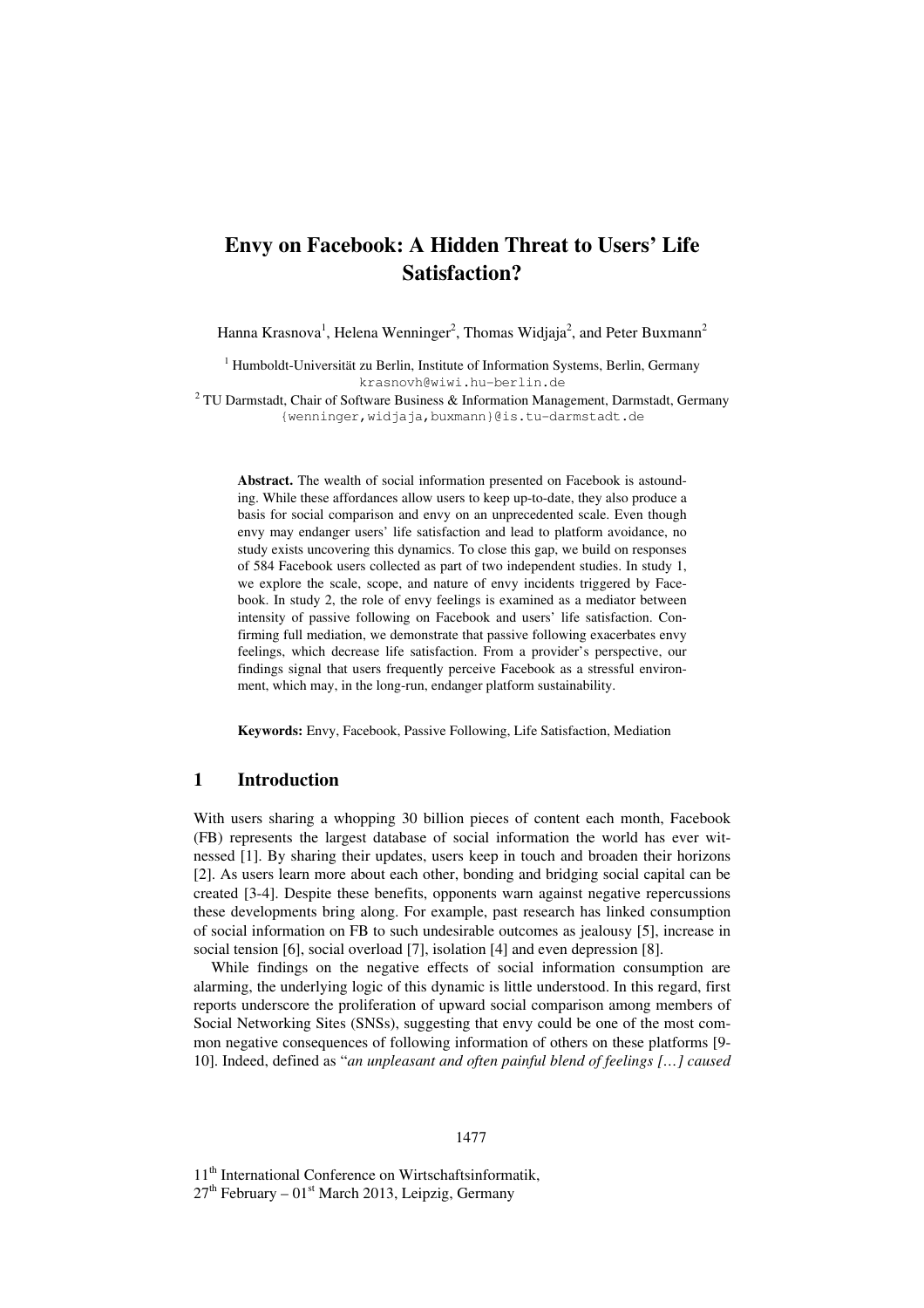*by a comparison with a person or group of persons who possess something we desire*" [11], envy can be triggered in a multitude of ways in the SNS environment. First, unprecedented scale of information sharing registered on SNSs naturally provides a ground for envy, which is typically induced when new information is learned about the other [11]. Second, SNSs offer users easy and transparent means to compare and "benchmark" themselves against their peers, inducing them to engage in social comparison. Moreover, an asynchronous and "controllable" way of communicating on SNSs creates vast possibilities for impression management, with SNS members often over-emphasizing their achievements [12].

Triggered by over-exposure to social information on a SNS, envy feelings can cause significant damage to users' well-being and impact their life satisfaction [11]. Indeed, past research from social psychology reveals that envy may lead to frustration [13], mental suffering [14] and even depression [15-16]. To limit their contact with envy-inducing information, users may consciously reduce platform use, as described for other contexts by past research on organizational psychology [17]. This, however, is undesirable for SNS providers, who face significant pressures to maintain a stable user base [18]. Overall, it appears that envy can indeed be the missing link explaining the negative effect of social information consumption on users' emotional states and loyalty behavior. However, despite potential seriousness of these effects, no study to the best of our knowledge directly investigates the phenomenon of envy in the SNS context.

To fill this gap, we adopt a two-stage approach. In study 1, we explore the scale, scope, and nature of envy-inducing incidents triggered by FB use. In study 2, the role of envy feelings is examined as a mediator between FB passive use and users' life satisfaction - a critical indicator of value engagement with SNSs brings along.

### **2 Theoretical Background**

Indeed, outcomes of SNS use are tightly coupled with passive following of information others share on the platform – a behavior also synonymously referred to as "*content consumption*" [4]; "*social searching*" and "*social browsing*" [19]. Passive following takes place when users browse their News Feed, click on 'stories', follow communication of their friends, or proactively examine profiles of others. State-ofthe-art research recognizes the importance of studying consequences of passive consumption of information since it represents the dominant activity on SNSs [19].

Apparently, widespread engagement in this activity signals a positive affect users experience in the process of social browsing [19]. Following details of others' lives may also have positive cognitive effects since it helps to reduce uncertainty, thereby providing basis for social trust, civic engagement and political participation [20]. Koroleva et al. [2] show that by passively following others on FB, users broaden their horizons and build a sense of connectedness. This helps them realize an array of tangible networking benefits. On the other hand, a growing body of research warns against this one-sided positive view. Indeed, most recent evidence suggests that continuous engagement in passive following may lead to feelings of exhaustion, annoy-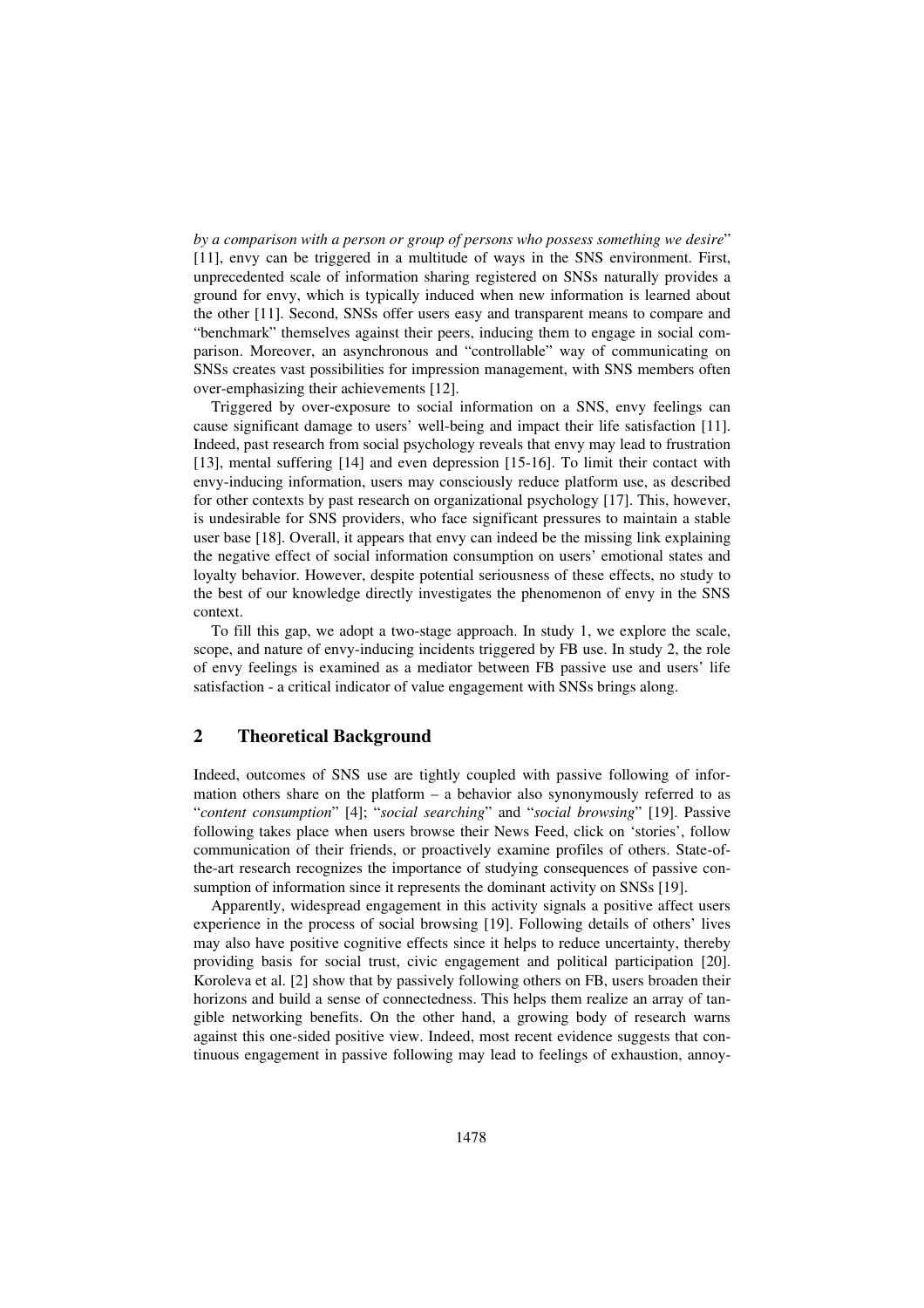ance, irritability and overload [7], [21]. In a seminal study, Burke et al. [4] uncover a significant link between social content consumption and perceptions of loneliness. Altogether, these findings are alarming, since they signal a potential of SNSs to intervene with users' well-being and life satisfaction and, over long-term, impact platform sustainability. Nonetheless, little research exists uncovering the roots of the observed dynamics.

The findings of Jordan et al. [22] suggest that upward social comparison and envy can be rampant in a peer-dominated SNS environment, which can provide explanation to negative outcomes passive following was shown to produce. Specifically, in a non-SNS related study, the authors show that people tend to underestimate negative experiences of others and overestimate their positive experiences, which causes negative emotions to proliferate. SNS environment is particularly likely to exacerbate envy feelings, since it promotes narcissistic behavior, with most users sharing only positive things about themselves [12]. For example, Chou and Edge [9] find that respondents actively using FB were more likely to agree that "*others had better lives than themselves*". Moreover, friend lists typically consist of individuals with a high degree of similarity to the profile owner [23], which is particularly conducive for the proliferation of envy feelings [11].

However, despite the obvious potential of SNSs to promote envy and social comparison, no study to the best of our knowledge has investigated the scale and consequences of this phenomenon in the SNS context. Recognizing this lack of studies, we draw on research from social psychology and organizational science to discuss potential effects of this emotional state. In this research, envy is typically described as a painful emotion that emerge as a result of upward comparison to advantaged others, who possess something, that one covets but lacks [11]. Envy is an unalienable part of social interaction, with people experiencing this feeling in private and workplace settings, or any other environment, where inter-personal interactions take place [24]. On the positive side, benign envy was shown to lead to learning, motivation, better performance, and achievement [25]. On the negative side, malicious envy leads to desire to harm the envied object and breeds hostility [24]. Endured over longer time periods, envy can damage one's sense of self-worth, result in group dissatisfaction and withdrawal, lead to depressive tendencies, reduce perceptions of well-being, and poor mental health [11]. Considering these detrimental effects of envy, in this study, we explore the dynamics of envy processes in the SNS context. Specifically, in the next step, we examine the scale, scope, and nature of envy-inducing incidents triggered by FB. Building on our findings, we then explore whether envy feelings can explain a negative impact of passive consumption on individual well-being.

## **3 Study 1: Exploring the Scale, Scope, and Nature of Envy on SNSs**

Considering the lack of studies directly addressing the phenomenon of envy in the SNS context, the scale, scope, and nature of envy phenomenon on SNSs have been studied first in an explorative manner. To do so, a short online survey including a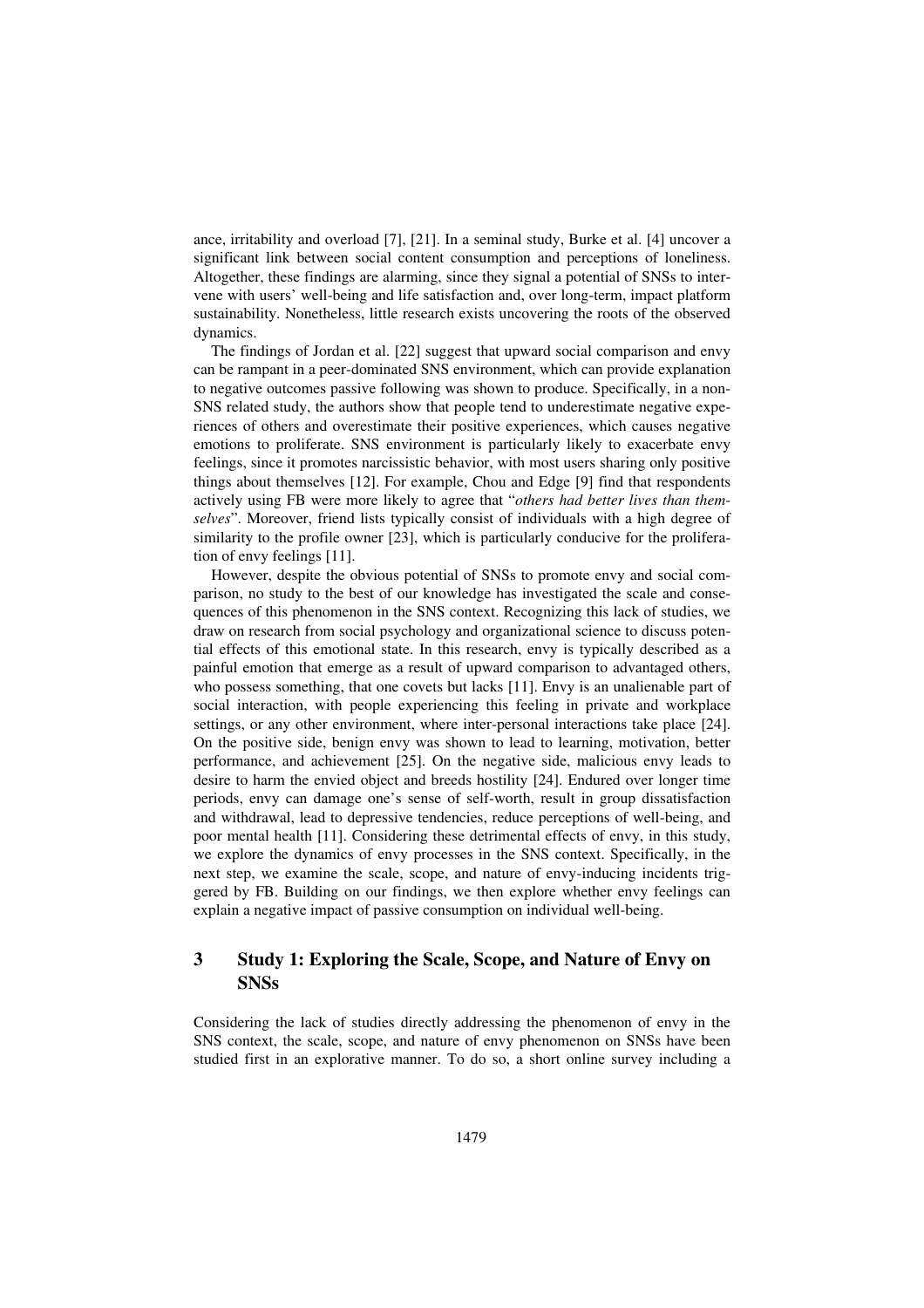mixture of open- and close-ended questions has been conducted. Responses to openended question have been always content-analyzed in two steps. First, authors have identified relevant categories. Next, two independent coders were trained to code the data. This allowed us to calculate Inter-Coder Reliability (IRR) measured by Cohen's kappa to ensure the quality and validity of the coding procedure. In case of disagreement, a final decision on the attribution of a code was achieved via consensus by authors. We refrain from describing questions in a separate part of this paper due to space limitations, but rather present them in the course of our analysis below.

The survey was advertised using a mailing list of Humboldt-Universität zu Berlin and was positioned as a study of "*emotions of Facebook users*" to avoid priming. A lottery of 15 €5 Amazon.de gift cards was offered as an incentive to take part in the study. 357 respondents answered most parts of the survey (the answers were not forced). 34.2% (65.8%) of respondents were male (female). The median age comprised 24 years. 93.8% stated Germany as the country, where they have spent most time of their life. 89.9% (3.9%) of respondents were students (employed). 25% of respondents studied language / culture studies, 7.6% studied law, with the rest studying a great variety of other disciplines. The median number of FB friends reached 169. 50.0% of respondents stated to spend between 5 and 30 minutes daily on FB.

**Question 1: Emotional Outcomes of Facebook Use.** To avoid priming, a general open-ended question was asked first: "*Please think about the last time you used Facebook. What did you feel afterwards? Which emotions have you experienced?*" 347 (97.1%) of respondents gave a short answer to this question resulting in a data corpus of 3167 words. Initial analysis and subsequent coding of responses reveal a plethora of emotional outcomes the use of FB can produce (see Table 1).

| <b>Emotional</b><br><b>Outcomes</b> | Share of<br>respondents | <b>Emotional</b><br><b>Outcomes</b> | <b>Share of</b><br>respondents<br>36.9% |  |
|-------------------------------------|-------------------------|-------------------------------------|-----------------------------------------|--|
| <b>Positive</b> (at least one)      | 43.8%                   | <b>Negative</b> (at least one)      |                                         |  |
| joyful / fun                        | 28.8%                   | bored                               | 13.8%                                   |  |
| satisfied                           | $9.5\%$                 | angry                               | $9.2\%$                                 |  |
| informed                            | 7.8%                    | frustrated<br>٠                     | 8.9%                                    |  |
| excited                             | $6.1\%$                 | guilty                              | 3.5%                                    |  |
| relaxed                             | $4.3\%$                 | tired<br>٠                          | 2.9%                                    |  |
| <b>Neutral</b>                      | 28.8%                   | sad<br>٠                            | 2.6%                                    |  |
| <b>Other</b>                        | $4.3\%$                 | lonely<br>٠                         | 1.4%                                    |  |
|                                     |                         | envious                             | $1.2\%$                                 |  |

**Table 1.** Emotional outcomes of most recent Facebook use.

Specifically, five positive and eight negative emotional outcomes emerged from the data varying in their degree of intensity. 29.7% of respondents reported two or more emotional states, with the rest reporting only one emotional outcome. IRR was high reaching  $0.733$  ( $p = 0.000$ ), which shows that our data is suitable for further analysis. We find that 43.8% of respondents report at least one positive emotional outcome following their Facebook use. At least one negative emotional state is reported by the lower share of respondents (36.9%). Among positive outcomes, "*joy and fun*" feelings were the most prevalent with 28.8% of respondents reporting these experiences. The-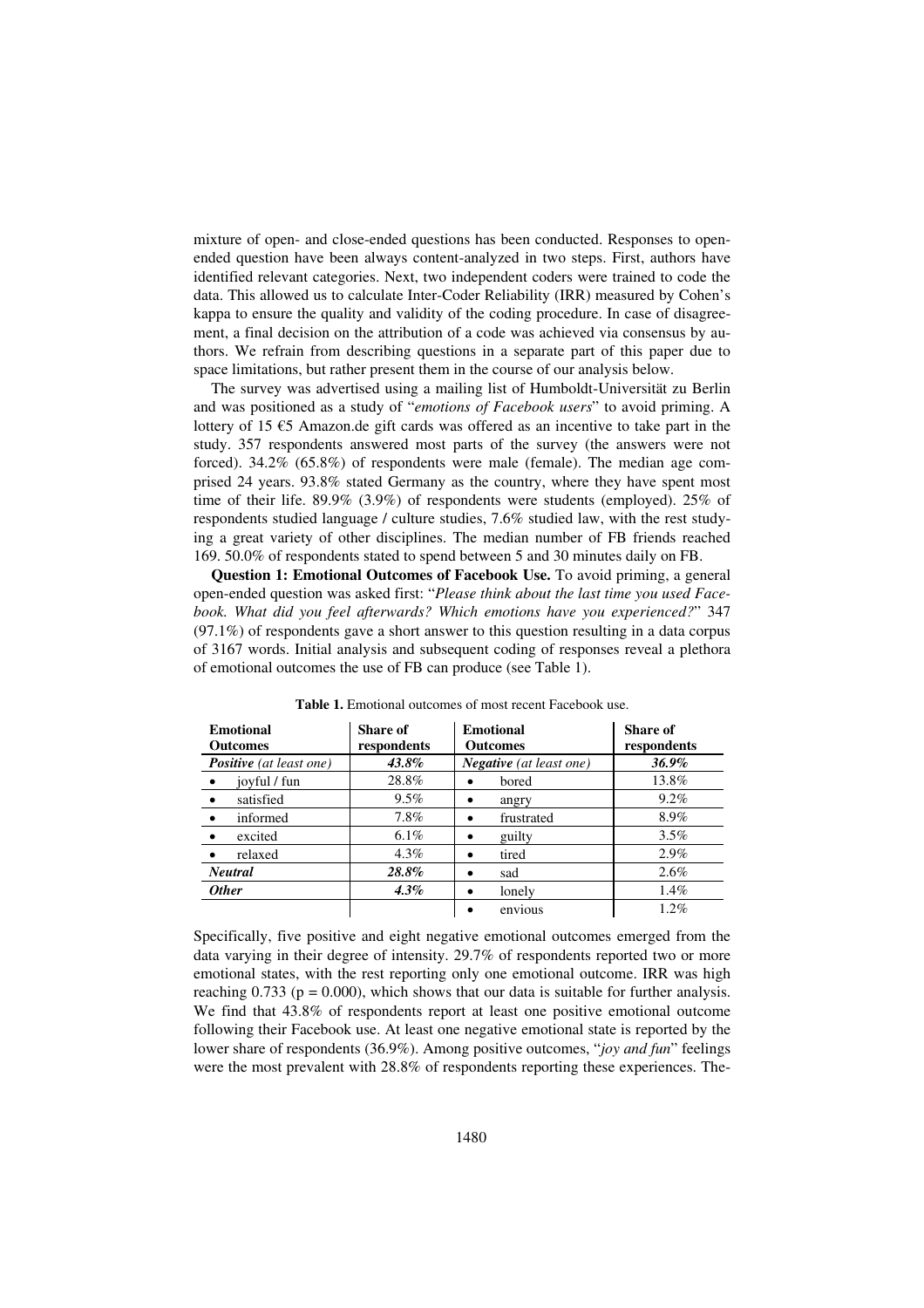se were followed by feelings of "*satisfaction*", feeling of being "*informed*", "*excitement*" and "*relaxation*". Among negative outcomes, 13.8% of respondents reported feeling "*bored*", 9.2% admitted "*anger*" and 8.9% reported "*frustration*". "*Envy"* – a subcategory in the focus of our study – was only mentioned by 4 respondents in our sample. The seeming unimportance of envy revealed in this analysis may be rooted in respondents' reluctance to directly admit to experiencing envy, rather reporting such general outcomes as feelings of anger, exhaustion, frustration, and irritation [11], [26]. Admitting to these feelings is more socially acceptable, since they can be equally caused by information overload [21] or social conflict [6], which carry less social stigma. Whether this explanation holds, was tested in a follow-up question.

**Question 2: Causes of Frustration with Facebook.** The second question was not directed at the respondent but rather targeted emotional outcomes of "others". Specifically, respondents were asked: "*Many users report feeling frustrated and exhausted after using Facebook. What do you think causes these feelings?*" Projective techniques are often used in survey design, as they help to elicit honest responses [27]. 307 (86.0%) respondents answered this question resulting in a data corpus of 5831 words. As a result of initial content analysis, 13 sub-categories have been identified, as summarized in Table 2. IRR was high reaching  $0.735$  ( $p = 0.000$ ). Most respondents mentioned only one reason for frustration, 17.3% mentioned two, and 2.0% mentioned three reasons. We find that "*envy*" emerges as the category of the highest importance with 29.6% of respondents mentioning it as a major reason behind frustration and exhaustion of "others". Feelings of envy by far surpass such causes, as "*lack of attention*" (19.5%), "*loneliness*" (10.4%), and "*time loss*" (13.7%). This outcome suggests that even though respondents do not admit feeling envy when asked directly (question 1), they readily relate this emotion to frustration resulting from FB use.

| <b>Reasons</b>              | <b>Explanation</b>                        | <b>Share of</b>    |
|-----------------------------|-------------------------------------------|--------------------|
|                             |                                           | <b>Respondents</b> |
| <b>Social Causes</b>        |                                           |                    |
| lack of attention           | lack of comments, likes, feedback         | 19.5%              |
| social problems             | conflicts, tension, quarrel               | 2.0%               |
| loneliness                  | social isolation, no face-to-face contact | 10.4%              |
| having missed smth          | missing events, concerts, not invited     | 5.5%               |
| jealousy                    | jealous of one's (ex-)partner, friend     | 2.0%               |
| envy                        | envy, social upward comparison            | 29.6%              |
| <b>Informational Causes</b> |                                           |                    |
| content of news             | sad news, frustrating news                | $10.1\%$           |
| uselessness of news         | information overload, bad content         | 7.2%               |
| boring news                 | boredom, no news, uninteresting news      | 5.5%               |
| <b>Functionality</b>        | long loading times, missing functionality | 4.2%               |
| <b>Time Loss</b>            | losing time                               | 13.7%              |
| <b>Other Causes</b>         | other non-classified causes               | 1.3%               |
| <b>Unidentified Causes</b>  | not being able to identify a cause        | 5.9%               |

**Table 2.** Reasons for "others" being frustrated after Facebook use.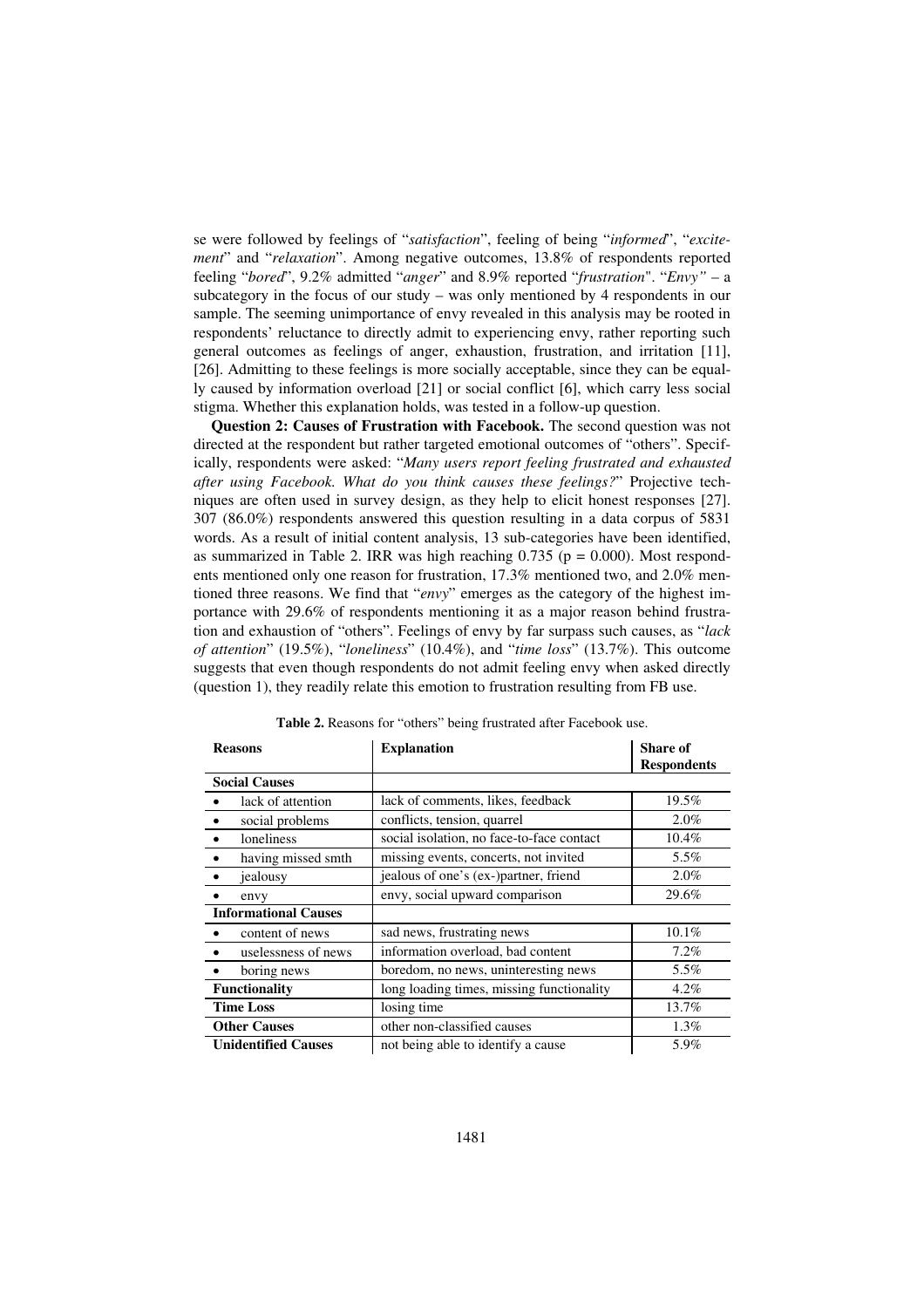Moreover, when subsequently asked "*How often do you experience feelings of frustration and exhaustion after using Facebook?*" with pre-specified answers on a 7 point scale: *1 = (almost) never; 4 = sometimes; 7 = (almost) every time*, 36.4% of respondents reported feeling frustrated and exhausted *at least sometimes or more often*. Among those respondents, 29.2% mentioned envy as a major cause of frustration behind FB use, thereby indirectly admitting to envy. This outcome leads us to conclude that even though respondents are unwilling to admit to it, envy is a common consequence of SNS use.

**Question 3: Triggers of Envy and Role of Facebook.** The scope and nature of the envy phenomenon on SNSs has been further explored by asking respondents about the context of their most recent envy experience: "*Please think about the last time you envied someone. Where did you experience this feeling?*". Pre-specified options included "*personal encounter*", "*Facebook*", "*Xing*" and "*other*". We find that 71.5% (238) of recent envy-inducing incidents are still experienced *offline*. Nonetheless, *Facebook* is responsible for causing 21.3% (71) of most recent envy cases, with the rest being triggered by "*Xing*" or "*Other*" settings. This magnitude of envy incidents taking place on FB alone is astounding, providing evidence that FB offers a breeding ground for invidious feelings. To better understand in which areas incidents of envy are common and whether FB provokes incidents of different nature, the following question was posed: "*What have you envied that time?*". This autobiographical narrative methodology has been successfully used in eliciting envy-related and other secretive experiences [28].

| <b>Envy-inducing incidents</b>           | <b>Share of</b><br><b>Respondents</b> |           | <b>Mann-Whitney Test</b> |  |
|------------------------------------------|---------------------------------------|-----------|--------------------------|--|
|                                          | <b>Offline</b>                        | <b>FB</b> | p-value                  |  |
| N sample                                 | 238                                   | 71        |                          |  |
| <b>Travel and Leisure</b>                | 19.3%                                 | 56.3%     | .000                     |  |
| <b>Social Interaction</b>                | $6.3\%$                               | 14.1%     | .035                     |  |
| <b>Love, Family and Relationship</b>     | 5.9%                                  | 4.2%      | .592                     |  |
| <b>Success</b>                           |                                       |           |                          |  |
| money / material posessions<br>$\bullet$ | $8.0\%$                               | 1.4%      | .049                     |  |
| success in studies                       | 8.4%                                  | 2.8%      | .109                     |  |
| abilities                                | 11.8%                                 | 2.8%      | .026                     |  |
| success in job                           | 15.5%                                 | 2.8%      | .005                     |  |
| success in general                       | $10.5\%$                              | 5.6%      | .218                     |  |
| Appearance                               | 7.1%                                  | 2.8%      | .184                     |  |
| <b>Personality</b>                       | $6.3\%$                               | 1.4%      | .103                     |  |
| <b>Happiness</b>                         | $6.3\%$                               | 7.0%      | .824                     |  |
| Other                                    | 2.9%                                  | 5.6%      | .283                     |  |
| <b>No Envy</b>                           | 2.5%                                  | 1.4%      | .581                     |  |

**Table 3**. Envy-inducing incidents in offline settings and on Facebook.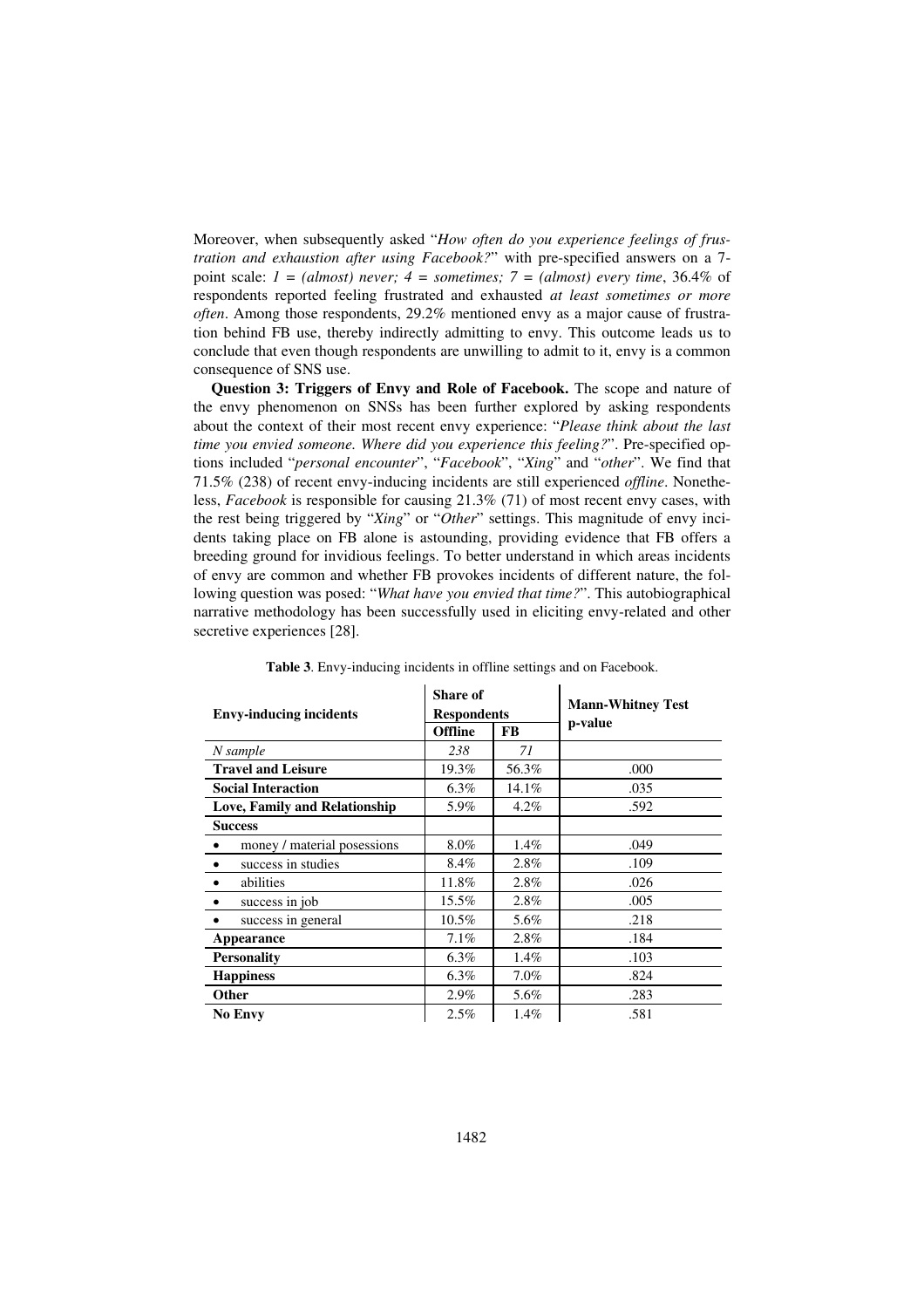333 obtained responses resulted in a data corpus of 2834 words. In most cases only *one* subject of envy has been stated, with 9.6% indicating *two* subjects. In total, 13 categories have been identified and subsequently coded, with IRR reaching an appropriate level of  $0.706$  ( $p = 0.000$ ). Table 3 summarizes the differences between envy subjects for *offline* and *FB* contexts. We find that envy about "*travel and leisure*", "*social interactions*" and "*happiness*" belong to the three most frequently mentioned causes of envy triggered by *Facebook* use. In daily encounters, however, "*travel and leisure*", "*success in job*" and "*abilities*" of another person represent the three most common categories. Overall, the fact that "*travel and leisure*" account for a whopping 56.3% of all envy incidents triggered by FB is interesting. The reasons for this are likely rooted in a high share of travel photos posted by FB users. Indeed, while sharing content directly depicting expensive material possession might be seen as bragging by others; posting photos from vacations has long established itself as a norm on SNSs [29]. As a result, by sharing this type of content respondents do not risk to be accused of engaging in the outright self-promotion, while still, in a way, doing so.

## **4 Study 2: The Role of Facebook Envy in Users' Life Satisfaction**

In line with study 1, we found that envy feelings are often triggered by following information of others on FB. Experienced over a long time period, these invidious emotions can lead to frustration and exhaustion, damaging individual life satisfaction – a critical indicator of users' well-being. To investigate whether these effects take place, a follow-up study investigating the role of envy feelings in the relationship between passive following and life satisfaction – was undertaken.

#### **4.1 Research Hypotheses**

Most studies consistently find a positive link between *active* communication or general FB activity and such desirable outcomes as life satisfaction [30], social capital [20], and emotional support [2]. The evidence, however, is mixed when it comes to the impact of *passive* use of SNSs, suggesting that directionality of FB impact depends on a specific type of user activity. Since passive use is central for the emergence of envy feelings, we concentrate on this type of user behavior in our model.

Using a convenience student sample and self-report measures, Koroleva et al. [2] find a positive link between intensity of information consumption and such favorable outcomes as horizon-broadening and networking value. Nonetheless, a number of recent studies voice an array of concerns regarding negative effects of passive following, including feelings of exhaustion [7], information overload [21], and social tension [6]. Apparently, while passive following satisfies users' needs for novelty and cognitive stimulation, thereby resulting in a positive affect in the short-run [19], [31], in the long-term excessive consumption of social information leads to depletion and exhaustion. Confirming these effects, Burke et al. [4] find a positive link between intensity of passive following and perceptions of loneliness. Based on FB log data as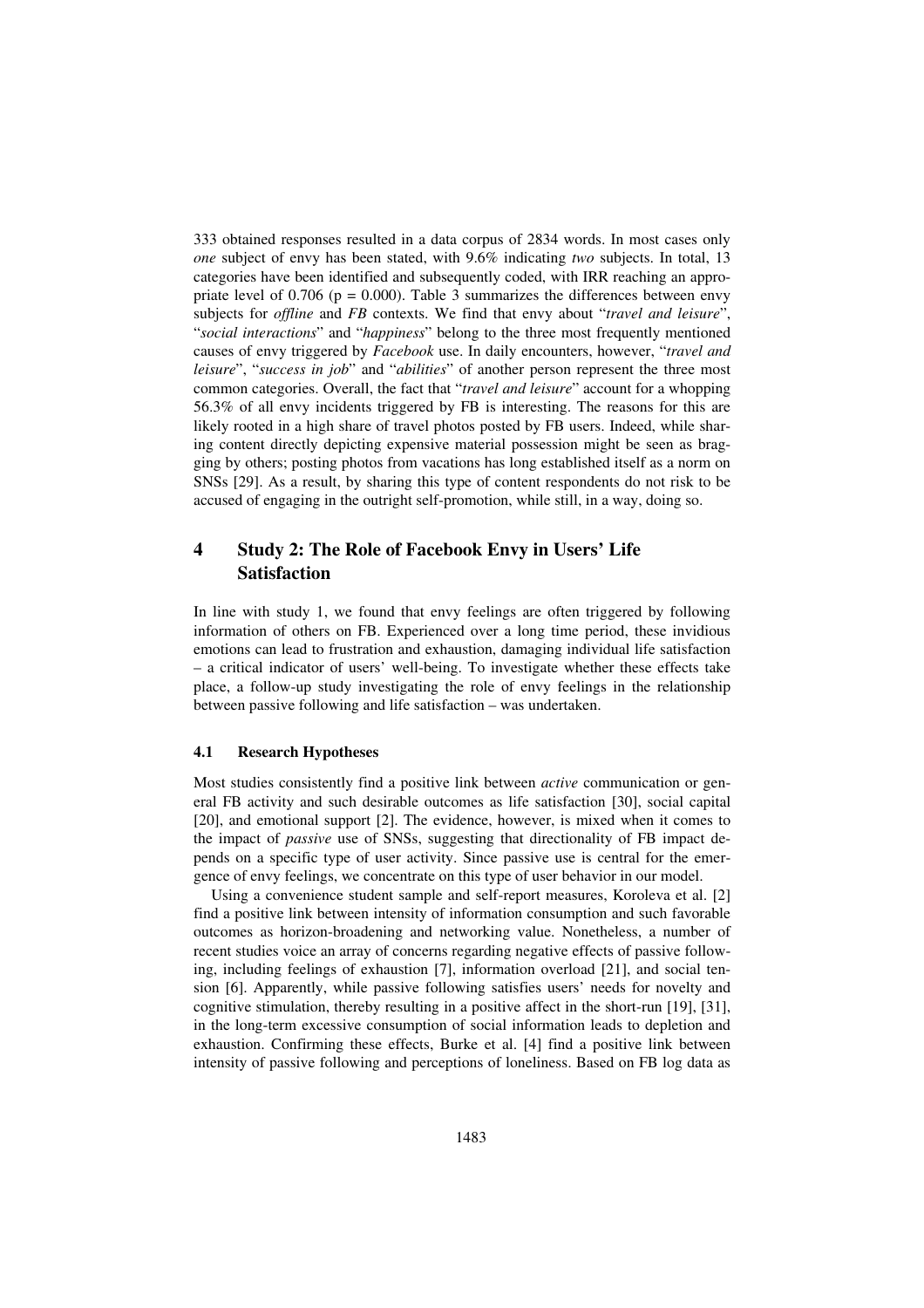a measure of user activity, the findings of this study appear to provide the most reliable snap-shot of long-term consequences of FB usage available so far. Therefore, considering that global life satisfaction and loneliness are related components and are both parts of the concept of well-being [32], we cautiously hypothesize that: **Intensity of passive following on FB is negatively associated with Life Satisfaction (H1).**

With an average user having 130 friends in her profile, SNSs offer a fertile ground for episodic envy feelings to proliferate. These feelings can be triggered as users encounter positive information of others and engage in social comparison while browsing the News Feed [9]. Presence of friends with similar background is likely to magnify these effects, since demographic similarity is often used to identify a suitable reference group one attempts to match with [11]. Moreover, proliferation of narcissistic self-presentation, well documented by past research [12], makes activation of invidious emotions hard to avoid. In fact, both men and women find themselves under high pressure to communicate their best sides to their peers, even though in different areas. For example, male users have been shown to post more self-promotional content in "About Me" and "Notes" sections on FB, as they attempt to communicate their accomplishments and establish social standing [12]. Women, on the other hand, stress their physical attractiveness and sociability [33]. Overall, however, shared content does not have to be "explicitly boastful" for envy feelings to emerge. In fact, a lonely user might envy numerous birthday wishes his more sociable peer receives on his FB Wall [4]. Equally, a friend's change in the relationship status from "single" to "in a relationship" might cause emotional havoc for someone undergoing a painful breakup. Against this background, we hypothesize that: **Intensity of passive following on FB is positively associated with Envy on FB (H2).**

Social and organizational psychology research provides a well-documented body of scientific studies on the negative consequences of invidious emotions [11], [24]. In work settings, job-related envy was shown to lead to extreme general, job and group dissatisfaction, and even health problems [34]. Similar effects have been also registered in other settings. For example, Salovey and Rodin [35] show that unfavorable social-comparison on self-relevant dimensions elevates anxiety in college undergraduates. Moreover, experienced over longer time periods, feelings of envy were shown to cause inferiority attitudes, which lead to depression and poor mental health [11]. Equally, we expect Facebook-induced envy to have a negative impact on personal well-being. We, therefore, hypothesize that: **Envy on FB is negatively associated with Life Satisfaction (H3).**

Central for our work, Hypothesis 4 disentangles the relationships described above (H1-H3). Indeed, a number of studies provide evidence for the link between passive following on FB and such outcomes as feelings of exhaustion [7], social tension [6], and loneliness [4]. Considering the central role that *Envy* plays in the interpretation and internalization of information about others [26], [36], it is plausible to hypothesize that these negative outcomes are mainly enacted by the *Envy* processes it triggers. In other words, in the context of our study it is not (only) passive following by itself that reduces individual life satisfaction, but also (and rather) these are envy feelings, passive following is likely to produce, which lead to this negative outcome. We hy-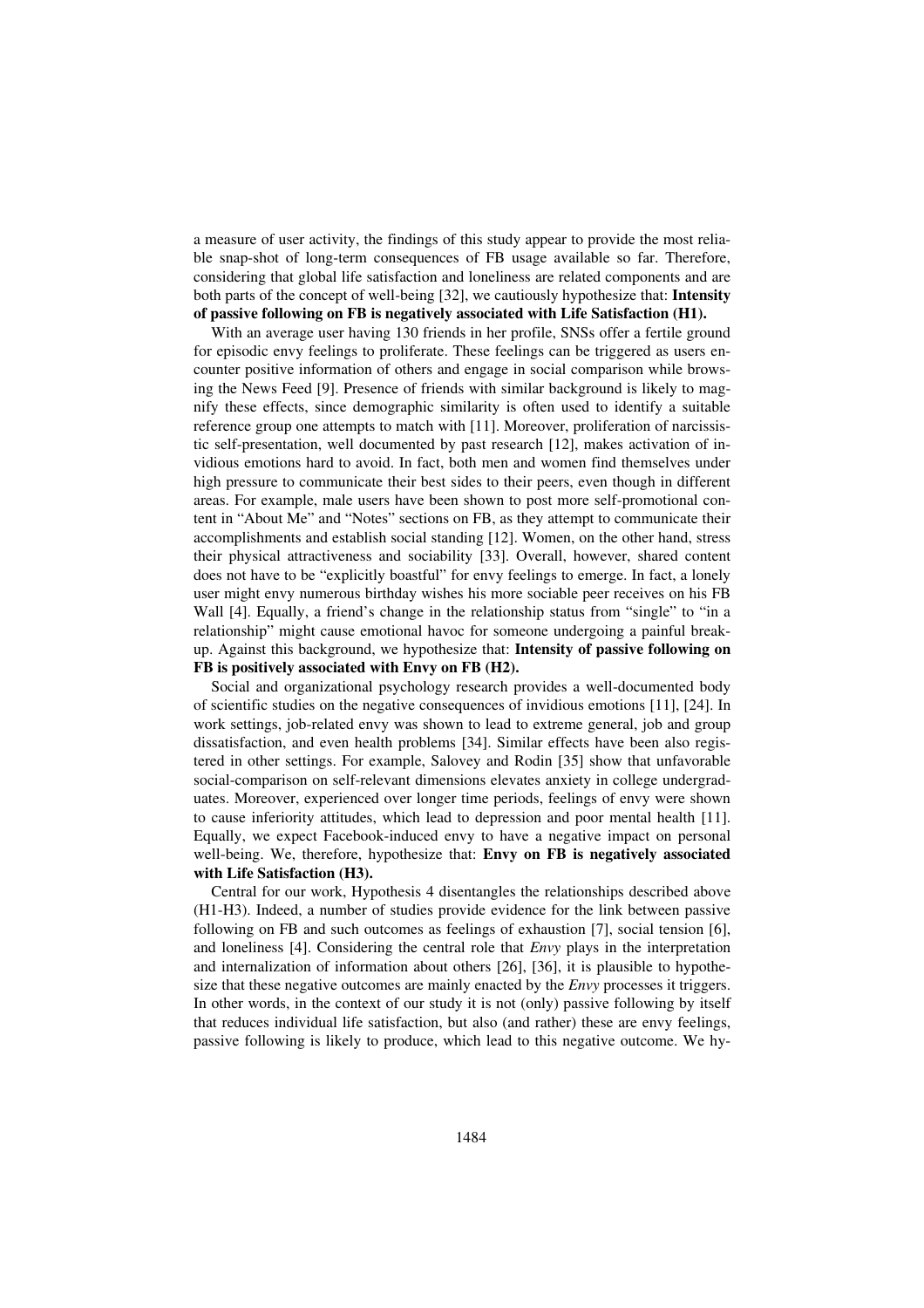pothesize that: **Envy mediates a relationship between Intensity of Passive Following on FB and Life Satisfaction (H4).** 

#### **4.2 Control Variables**

Past research offers significant support that SNS-enabled outcomes are contingent on user demographic characteristics. For example, women were found to emphasize relational uses of SNSs more than men, which make women particularly likely to engage in upward social comparison [37]. Hence, we include *gender* as a control variable. Additionally, age differences may also intervene with SNS-enabled outcomes and envy processes. This is because older people are likely to have more experience in coping with envy-inducing incidents, which helps them minimize the impact of invidious emotions [11]. Hence, we also integrate *age* as another control variable. Further, size, and structure of one's friend list has often been used as a predictor of SNS-enabled outcomes [4]. Therefore, we integrate *number of friends* as the third control variable into our model. Finally, users who actively participate on a SNS by sharing status updates, links, and comments may simultaneously be eager consumers of social information. In this case, both active and passive participation can impact the reported level of life satisfaction. To discern the confounding influence of these variables, *active participation* was additionally controlled for.

#### **4.3 Survey Design and Sampling**

To validate our research model a follow-up online survey was conducted by distributing the invitation via a mailing list similar to study 1. Participation in a raffle of 40  $\epsilon$ 5 Amazon.de gift certificates was offered as an incentive to take part in our survey. While we relied on the pre-tested measures where possible, some scales had to be developed anew or slightly modified to fit to the context of our study. A 9-item *Envy* scale reflecting the FB context was self-developed. Examples include: "*When on Facebook, I catch myself envying: (1)*...*how much of the world others have already seen; (2)...how successful others are; (3)...what abilities others have; (4)...how happy others are*. The 7-point scale used ranged from 1 = *"(almost) never"* to 7 = *"(almost) always"*. Four items for the *Life Satisfaction* Scale were borrowed from Diener et al. [32] and measured on a 7-point Likert scale. Examples include: (1) *In most ways my life is close to my ideal*; or (2) *I am satisfied with my life*. The measure for *Passive Following* included items: "*On Facebook, how often do you? (1)...look through the News Feed; (2) ...look through the conversations your friends are having; (3)...browse the profiles of others*", which were largely based on Koroleva et al. [2].

A 7-point scale was used: *1=never; 7=several times a day*. All constructs were measured as reflective. *Active Participation* was measured based on Koroleva et al. (2011). 227 usable observations were obtained. 31.7% (67.8%) of respondents were male (female). The median age comprised 24.3 years. 94.3% stated Germany as their country of residence. 86.3%  $(4.4\%)$  of respondents were students (employed). 25.1% of respondents studied language / culture studies, 10.1% studied social sciences, and 7.5% business and economics. The median number of FB friends reached 179. 5.7%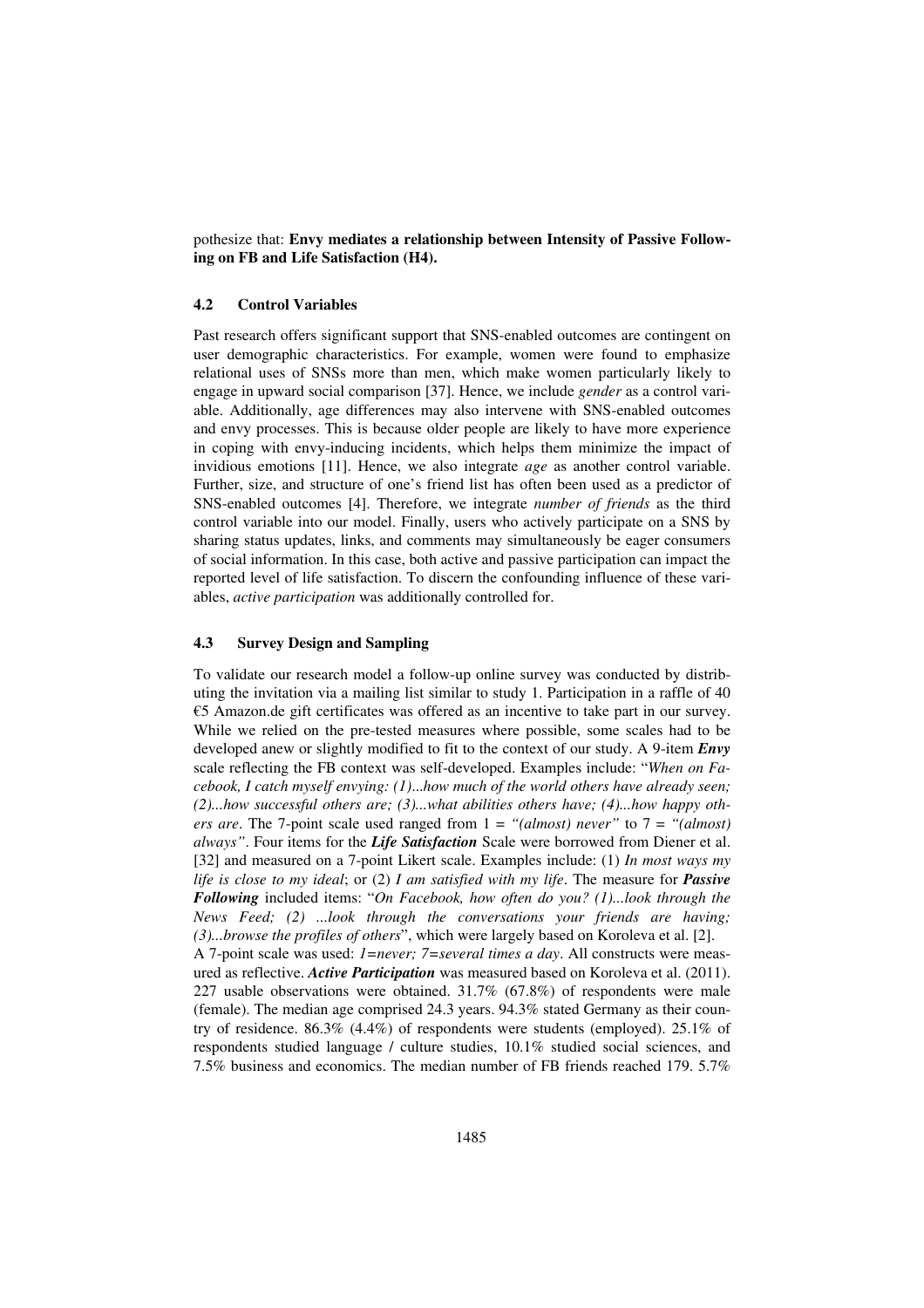of respondents stated to spend less than 5 minutes per day on FB; 45.8% spend between 5 and 30 minutes; 22.0% spend between 31 minutes and 1 hour; and 26.4% spend more than 1 hour on FB.

#### **4.4 Evaluation of the Research Model**

Exploratory nature of our study as well as a non-normal distribution of our data dictated the choice of Partial Least Squares (PLS) approach to test our hypotheses using SmartPLS 2.0.M3 [38]. Model A was evaluated to test H1, H2 and H3 (see Figure 1). Following Baron and Kenny [39], model B – only including a direct causal link from *Passive Following* to *Life Satisfaction –* was additionally assessed to test the mediation effect of *FB Envy* (H4) (see Figure 1).



*Significance: \* at 5%; \*\* at 1% or lower; R<sup>2</sup> values reported for Model A.* 

**Fig. 1.** Results of the Structural Model

Assessment of Models A and B included two steps: First Measurement Model (MM) and then Structural Model (SM) were evaluated. MM was evaluated by verifying the criteria for Convergent Validity (CV) and Discriminant Validity (DV). To ensure CV, parameters for Indicator Reliability (IR), Composite Reliability (CR) and Average Variance Extracted (AVE) were assessed. For IR, constructs should explain at least 50% of the variance of their respective indicators. Items with factor loadings below 0.4 should be removed from the model [40]. The majority of item loadings in both models satisfied the former strict criteria, exceeding the level of 0.7 [41]. Two items in Model A and two items in Model B were only slightly below 0.7. Taken together, IR was assured. Further, CR values for all constructs in both models were higher than the required level of 0.7 [41]. The AVE values for all measured constructs by far surpassed the threshold level of 0.5 [42]. Finally, Cronbach's Alpha (CA), a measure of Internal Consistency of construct scales, reached 0.92 for *Envy*, 0.84 for *Life Satisfaction*, 0.68 for *Passive Following,* and 0.81 for *Active Participation.* Taken together, CV can be assumed. Next, DV was assessed by ensuring that the square root of AVE for each construct was higher than the correlation between this construct and any other construct in the model [41]. This requirement was fulfilled for all constructs in both models. Moreover, the correlation between *Passive Following* and *Active Partic-*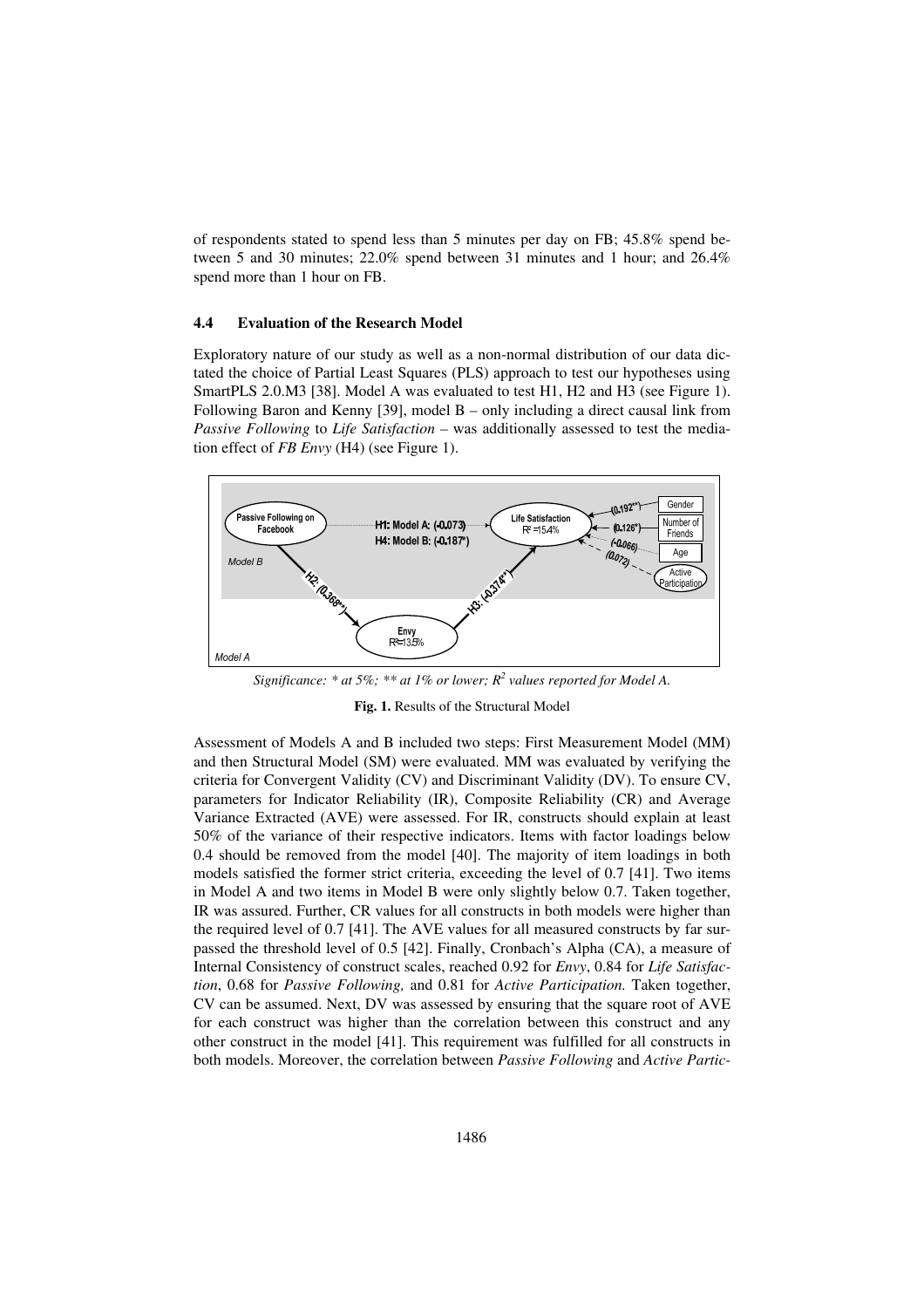*ipation* comprised only 0.505, providing evidence that two types of participation are related, yet different constructs. Altogether, MMs for both Model A and B are wellspecified (all item and construct-level data is available from authors upon request due to space limitations).

Next, the Structural Model (SM) of Model A was assessed (see Figure 1). With *Envy* included, we find no link between intensity of *Passive Following* on FB and users' *Life Satisfaction* (*H1 rejected*). At the same time, we find a strong positive link between *Passive Following* and *Envy* (*H2 supported*) and a negative link between *Envy* and *Life Satisfaction (H3 supported)*. Interestingly, being a woman and having more FB friends increases one's *Life Satisfaction*. Altogether, our model A explains 15.4% of variance in *Life Satisfaction*. Considering that a multitude of other factors can be responsible for individual perceptions of *Life Satisfaction* – social status, family situation, culture, just to name a few – this degree of explanatory power is astounding. Finally, the presence of the mediation effect was evaluated by assessing *Model B*. According to Baron and Kenny [39], full mediation can be observed when a path significant in a direct model (Model B) becomes insignificant when the mediator variable –  $Envy$  – is present (Model A), assuming that relationships between independent variable and mediator; and mediator and dependent variable are significant, which was confirmed in Model A. For our case, removal of *Envy* construct revealed a significant negative path between *Passive Following* on FB and *Life Satisfaction*. The Sobel Test statistic used to test the mediation effect in Model A was also significant (p=0.000). Taken together, we conclude that *Envy* fully mediates the relationship between *Passive Following* on FB and *Life Satisfaction (H4 supported)*.

## **5 Theoretical and Managerial Implications**

Our study is the first step in understanding envy dynamics on SNSs in general and FB in particular. We find that envy feelings are common on FB, with 20.3% of all recent envy incidents being triggered by FB use. The subjects of envy are contingent on the content users provide on these platforms with "*travel and leisure*", "*social interactions*" of others, and "*happiness*" landing on the top of the list. This is in some contrast to offline encounters, where "*travel and leisure*", "*success in job*", and "*abilities*" are envied more often.

By confirming the mediating role of envy in the relationship between passive *following* on FB and individual *life satisfaction*, our findings significantly enrich existing literature on the role of SNSs in defining users' well-being. We show that intensity of passive following is likely to reduce users' life satisfaction in the long-run, as it triggers upward social comparison and invidious emotions. We expect these findings to hold across cultures, since envy feelings are a ubiquitous phenomenon, representing an important building block of evolutionary processes [11]. Our findings complement the findings by Burke et al. [4], who were first to link intensity of information consumption on SNSs and loneliness, but left explanation of this phenomenon for future studies. Discovered in our data, a full mediation role of envy provides rationale for the dynamics Burke et al. [4] reveal.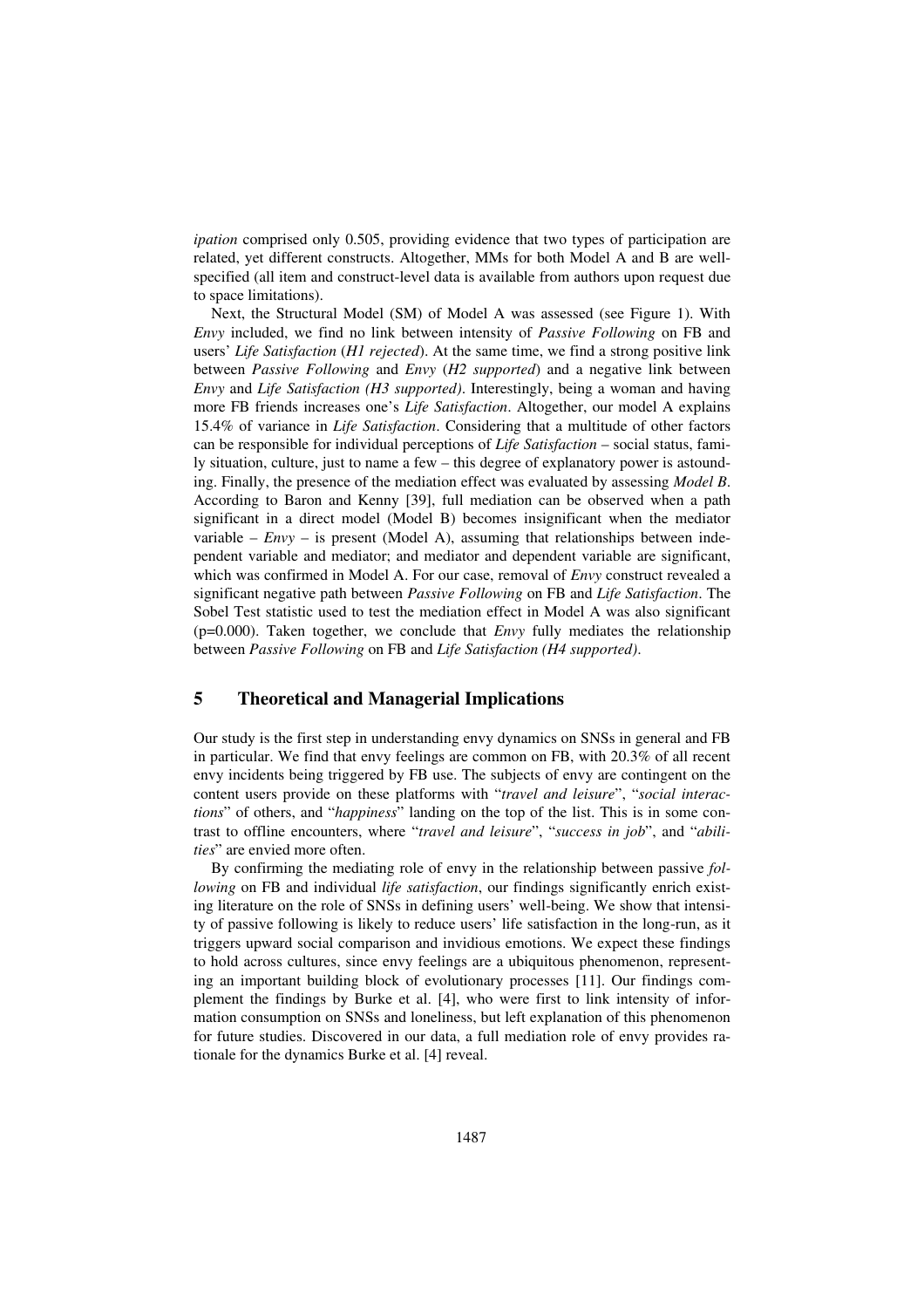In addition, our findings suggest that outcomes of SNS participation are a function of user behavior. While directed communication has been shown to lead to positive outcomes [3], effects of passive following are more complex. As a result, we recommend future studies to avoid combining different types of user activity into one "general" variable. Instead different types of user behavior should be integrated as independent constructs.

The fact that envy feelings are rampant in SNS environment and can be intensified by passive following – two important outcomes of our study – should be worrisome for providers. Indeed, Tai et al. [24] argue that whether malicious or benign – envy is an experience characterized by pain. To deal with it, people are likely to seek ways to minimize or avoid these experiences. In the SNS context possible strategies may include (1) avoiding adding friends one feels particularly envious about or (2) unfriending these people. These strategies, however, are unlikely to be popular among users, since they contradict social norms present on SNSs and can lead to social tension [23]. Further, as part of their envy-coping plan, some users may (3) engage in even greater self-promotion and impression management. After all, overstatement of personal accomplishment is a common reaction to envy feelings [44]. This behavior can trigger the phenomenon we denoted as the *self-promotion – envy spiral*, with users reacting with even more self-promotional content to the self-promotion of others. As a result, envy-ridden character of the platform climate can become even more pronounced. Finally, the most straightforward way to cope with envy can be (4) to hide posts from friends one feels particularly envious about or (5) to partly or even fully refrain from passive following on SNS. While hiding posts is likely to go unnoticed to the other person, not following social content can lead user to miss out on some relevant information about events or other occurrences, thereby harming a user. Moreover, these strategies are particularly likely to undermine platform sustainability in the long-run, since passive following represents an integral part of SNS participation. Hence, addressing this threat should be seen as priority by providers.

While providers cannot impact general propensity to envy, which is a deeplyrooted personality characteristic, they can reduce users' exposure to particular content, thereby reducing "*episodic envy*" [25], especially for those who are particularly likely to experience invidious emotions. For example, past research shows that users tend to envy those who are *similar* to them in terms of such characteristics as gender, age, cultural background and social status, since they provide a suitable reference group for self-evaluation [11]. Hence, demographics can be used as criteria for information filtering by providers. Second, a series of experiments conducted by Hill et al. [36] show that people tend to study information of others more attentively when envy is involved. Hence, analysis of log files may provide relevant insights into which friends may be triggering invidious reactions, which again can be used for filtering information presented to a user. Third, Smith and Kim [11] suggest that only domains of comparison a subject considers *relevant* can trigger envy. To identify these domains, past research can be drawn upon. For example, people in mid-thirties are more likely to envy family happiness, while teenagers will be indifferent to this information. Similarly, women are more likely to envy physical attractiveness [36]. Integrating these simple heuristics as part of information filtering mechanism can signifi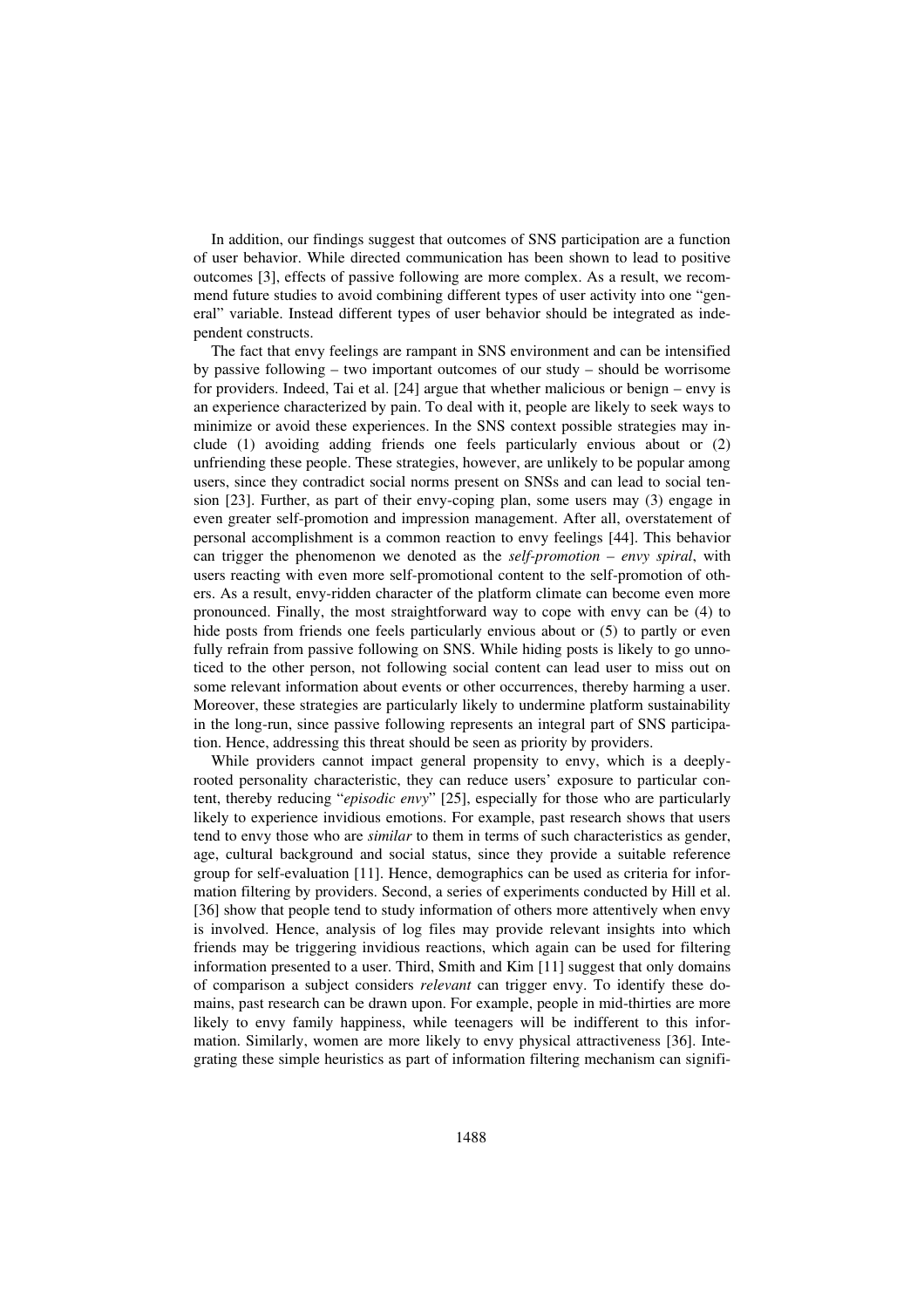cantly reduce users' exposure to envy-inducing information, leading them to perceive a SNS as a stress-free environment. Finally, users with more favorable selfevaluations have been found to react less negatively when envious, while the opposite was true for people with low self-esteem, low self-efficacy, high neuroticism, and high external locus of control [24]. To elicit these personality characteristics, providers can offer users participation in "Personality Quizzes" highly popular on SNSs. Responses to these tests can then be used to identify a group of users particularly sensitive to envy and use special filtering techniques to limit their exposure to envyinducing content. Overall, regularly measuring the levels of envy on a SNS, and even including an "envy barometer" as a key performance indicator appears to be a rational choice in the light of destructive effects envy feelings can produce in the long-run.

#### **6 Concluding Remarks and Future Research**

This study uncovers a rampant nature of envy on SNSs. According to our findings, passive following triggers invidious emotions, with users mainly envying happiness of others, the way others spend their vacations; and socialize. The spread and ubiquitous presence of envy on SNSs is shown to undermine users' life satisfaction – a major contribution of study. In fact, feelings of envy mediate the relationship between passive consumption of information on SNSs and life satisfaction, which provides rationale for relationships identified but not explained in previous research [4]. Finally, our results offer an explanation to the ever increasing wave of self-presentation and narcissism behavior witnessed on SNSs – a phenomenon we refer to as the *selfpromotion - envy spiral.* On the limitations side we note that most respondents in both studies were German students. While envy is a worldwide phenomenon, German users might have a distinct sharing behavior, making specific envy subjects particularly salient. Future studies may reveal these exciting particularities.

#### **References**

- 1. Pring, C.: http://thesocialskinny.com/100-social-media-statistics-for-2012/
- 2. Koroleva, K., Krasnova, H., Veltri, N.F., Günther, O.: It's All About Networking! Empirical Investigation of Social Capital Formation on Social Network Sites. In: ICIS 2011 Proceedings (2011)
- 3. Burke, M., Kraut, R., Marlow, C.: Social capital on Facebook: Differentiating uses and users. In: Conference on Human Factors in Computing Systems, pp. 571-580. ACM, (2011)
- 4. Burke, M., Marlow, C., Lento, T.: Social network activity and social well-being. In: Conference on Human Factors in Computing Systems, pp. 1909-1912. ACM (2010)
- 5. Muise, A., Christofides, E., Desmarais, S.: More Information than You Ever Wanted: Does Facebook Bring Out the Green-Eyed Monster of Jealousy?. CyberPsychology & Behavior 12 (2009)
- 6. Boyd, D.: Friends, friendsters, and myspace top 8: Writing community into being on social network sites (2006)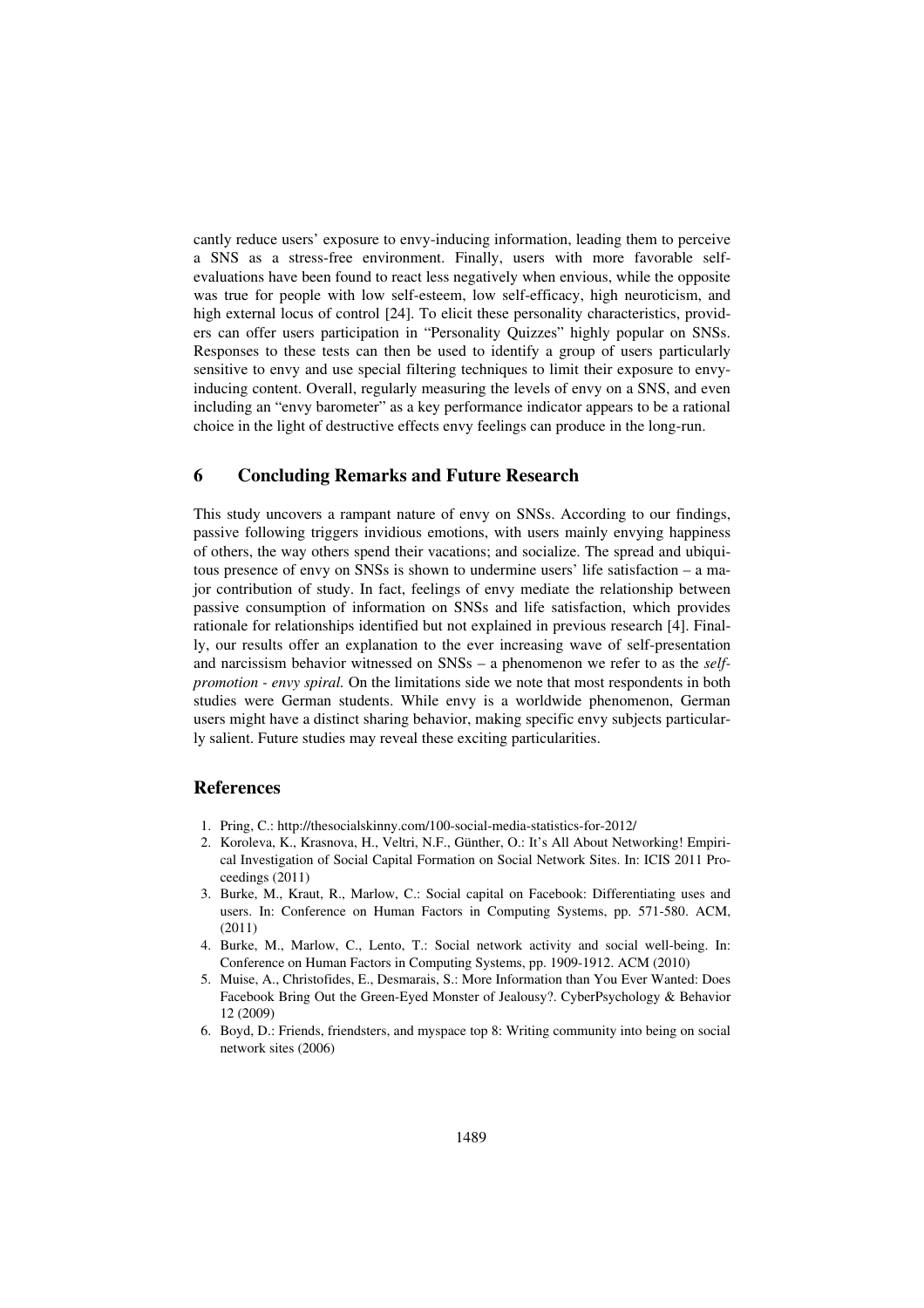- 7. Maier, C., Laumer, S., Eckhardt, A., Weitzel, T.: When Social Networking Turns to Social Overload: Explaining the Stress, Emotional Exhaustion, and Quitting Behavior from Social Network Sites' Users. In: ECIS 2012 Proceedings (2012)
- 8. O'Keeffe, G.S., Clarke-Pearson, K.: The impact of social media on children, adolescents, and families. Pediatrics 127, 800-804 (2011)
- 9. Chou, H.T.G., Edge, N.: "They Are Happier and Having Better Lives than I Am": The Impact of Using Facebook on Perceptions of Others' Lives. Cyberpsychology, Behavior, and Social Networking 15 (2012)
- 10. News, C.: http://www.cbsnews.com/2100-502303\_162-7309480.html
- 11. Smith, R.H., Kim, S.H.: Comprehending envy. Psychological Bulletin 133 (1), 46 (2007)
- 12. Mehdizadeh, S.: Self-presentation 2.0: Narcissism and self-esteem on Facebook. Cyberpsychology, Behavior, and Social Networking 13, 357-364 (2010)
- 13. Maurya, A.: Running Lean: Iterate from Plan a to a Plan That Works. Oreilly & Associates Inc (2012)
- 14. Piskorski, M.J.: Social Strategies That Work. Harvard Business Review 89, 116-122 (2011)
- 15. Etchegoyen, R.H., Nemas, C.R.: Salieri's Dilemma: A counterpoint between envy and appreciation. The International Journal of Psychoanalysis 84, 45-58 (2003)
- 16. Malone, T., Weill, P., Lai, R., D'Urso, V., Herman, G., Apel, T., Woerner, S.: Do some business models perform better than others? MIT Sloan Research Paper No. 4615-06 (2006)
- 17. Vecchio, R.P.: Negative emotion in the workplace: Employee jealousy and envy. International Journal of Stress Management 7, 161-179 (2000)
- 18. Krasnova, H., Hildebrand, T., Guenther, O., Kovrigin, A., Nowobilska, A.: Why Participate in an Online Social Network? An Empirical Analysis. In: 16<sup>th</sup> European Conference on Information Systems (ECIS) (2008)
- 19. Wise, K., Alhabash, S., Park, H.: Emotional responses during social information seeking on Facebook. Cyberpsychology, Behavior, and Social Networking 13, 555-562 (2010)
- 20. Valenzuela, S., Park, N., Kee, K.F.: Is There Social Capital in a Social Network Site?: Facebook Use and College Students' Life Satisfaction, Trust, and Participation1. Journal of Computer-Mediated Communication 14, 875-901 (2009)
- 21. Koroleva, K., Krasnova, H., Günther, O.: STOP SPAMMING ME!' Exploring Information Overload on Facebook. In: AMCIS 2010 Proceedings (2010)
- 22. Jordan, A.H., Monin, B., Dweck, C.S., Lovett, B.J., John, O.P., Gross, J.J.: Misery has more company than people think: Underestimating the prevalence of others' negative emotions. Personality and Social Psychology Bulletin 37, 120-135 (2011)
- 23. Krasnova, H., Koroleva, K., Veltri, N.F.: Investigation Of The Network Construction Behavior On Social Networking Sites. In: ICIS 2010 Proceedings (2010)
- 24. Tai, K., Narayanan, J., McAllister, D.J.: Envy As Pain: Rethinking the Nature of Envy and Its Implications for Employees and Organizations. The Academy of Management Review (AMR) 37, 107-129 (2012)
- 25. Cohen-Charash, Y.: Episodic envy. Journal of Applied Social Psychology 39, 2128-2173 (2009)
- 26. Foster, G.: The anatomy of envy. Current Anthropology 13, 165-202 (1972)
- 27. Donoghue, S.: Projective techniques in consumer research. Journal of Family Ecology and Consumer Sciences/Tydskrif vir Gesinsekologie en Verbruikerswetenskappe 28, (2010)
- 28. DelPriore, D.J., Hill, S.E., Buss, D.M.: Envy: Functional specificity and sex-differentiated design features. Personality and Individual Differences 53, 317-322 (2012)